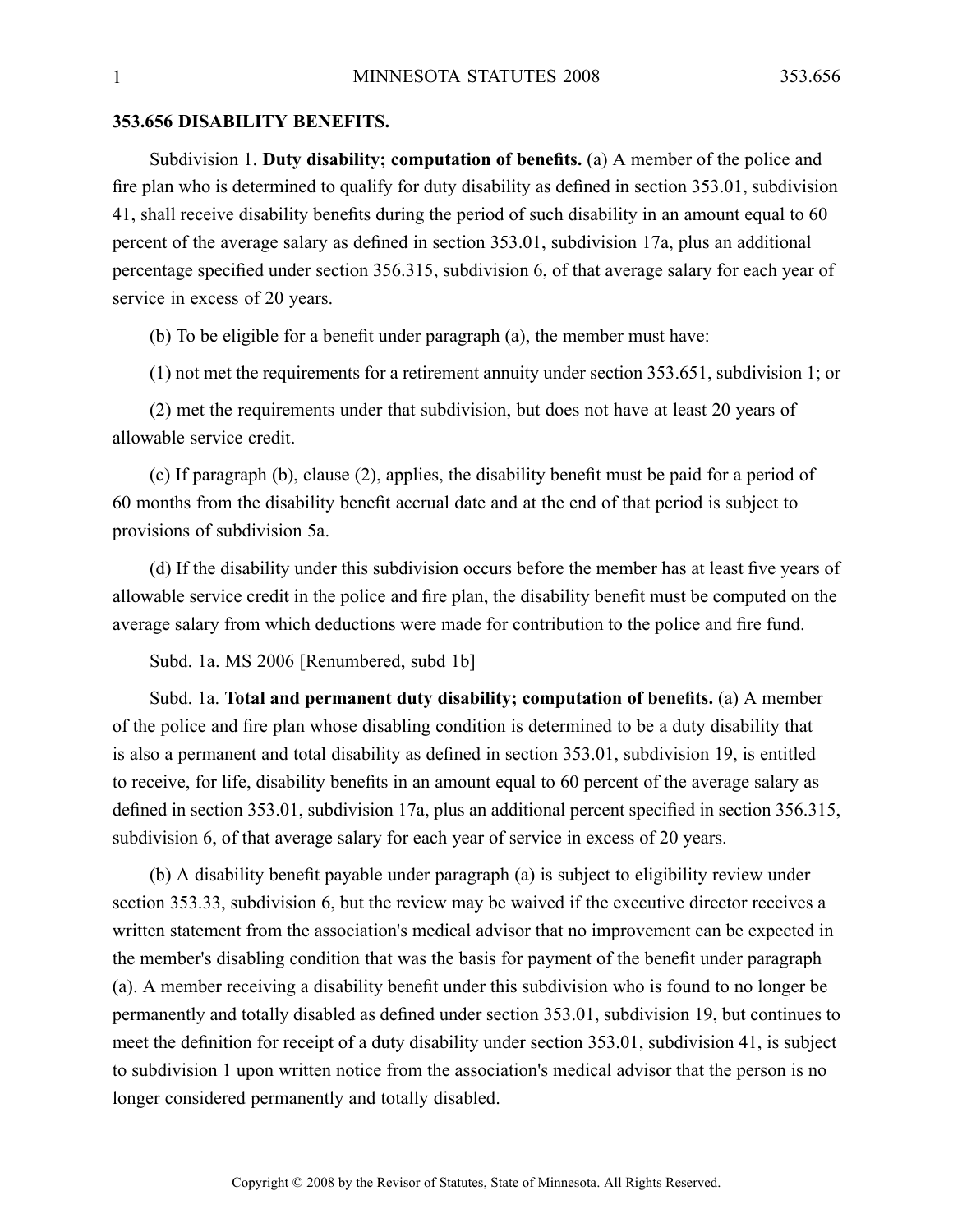(c) If <sup>a</sup> member approved for disability benefits under this subdivision dies before attaining normal retirement age as defined in section 353.01, subdivision 37, paragraph (b), or within 60 months of the effective date of the disability, whichever is later, the surviving spouse is entitled to receive <sup>a</sup> survivor benefit under section 353.657, subdivision 2, paragraph (a), clause (1), if the death is the direct result of the disabling condition for which disability benefits were approved, or section 353.657, subdivision 2, paragraph (a), clause (2), if the death is not directly related to the disabling condition for which benefits were approved under this subdivision.

(d) If the election of an actuarial equivalent optional annuity is not made at the time the permanen<sup>t</sup> and total disability benefit accrues, an election must be made within 90 days before the member attains normal retirement age as defined under section 353.01, subdivision 37, paragraph (b), or having collected total and permanen<sup>t</sup> disability benefits for 60 months, whichever is later. If <sup>a</sup> member receiving disability benefits who has dependent children dies, subdivision 6a, paragraph (c), applies.

Subd. 1b. **Optional annuity election.** (a) A disabled member of the police and fire fund may elect to receive the normal disability benefit or an actuarial equivalent optional annuity. If the election of an actuarial equivalent optional annuity is made before the commencement of paymen<sup>t</sup> of the disability benefit, the optional annuity must begin to accrue on the same date as the disability benefit covering only the disabilitant would have accrued.

(b) If an election of an optional annuity is not made before the commencement of the disability benefit, the disabilitant may elect an optional annuity:

(1) within 90 days before normal retirement age;

(2) upon the filing of an application to convert to an early retirement annuity, if electing to convert to an early retirement annuity before the normal retirement age; or

(3) within 90 days before the expiration of the 60-month period for which <sup>a</sup> disability benefit is paid, if the disability benefit is payable because the disabled member did not have at least 20 years of allowable service at normal retirement age.

(c) If <sup>a</sup> disabled member who has named <sup>a</sup> joint and survivor optional annuity beneficiary dies before the disability benefit ceases and is recalculated under subdivision 5a, the beneficiary eligible to receive the joint and survivor annuity may elect to have the annuity converted at the times designated in paragraph (b), clause (1), (2), or (3), whichever allows for the earliest paymen<sup>t</sup> of <sup>a</sup> higher joint and survivor annuity option resulting from recalculation under subdivision 5a, paragraph (e).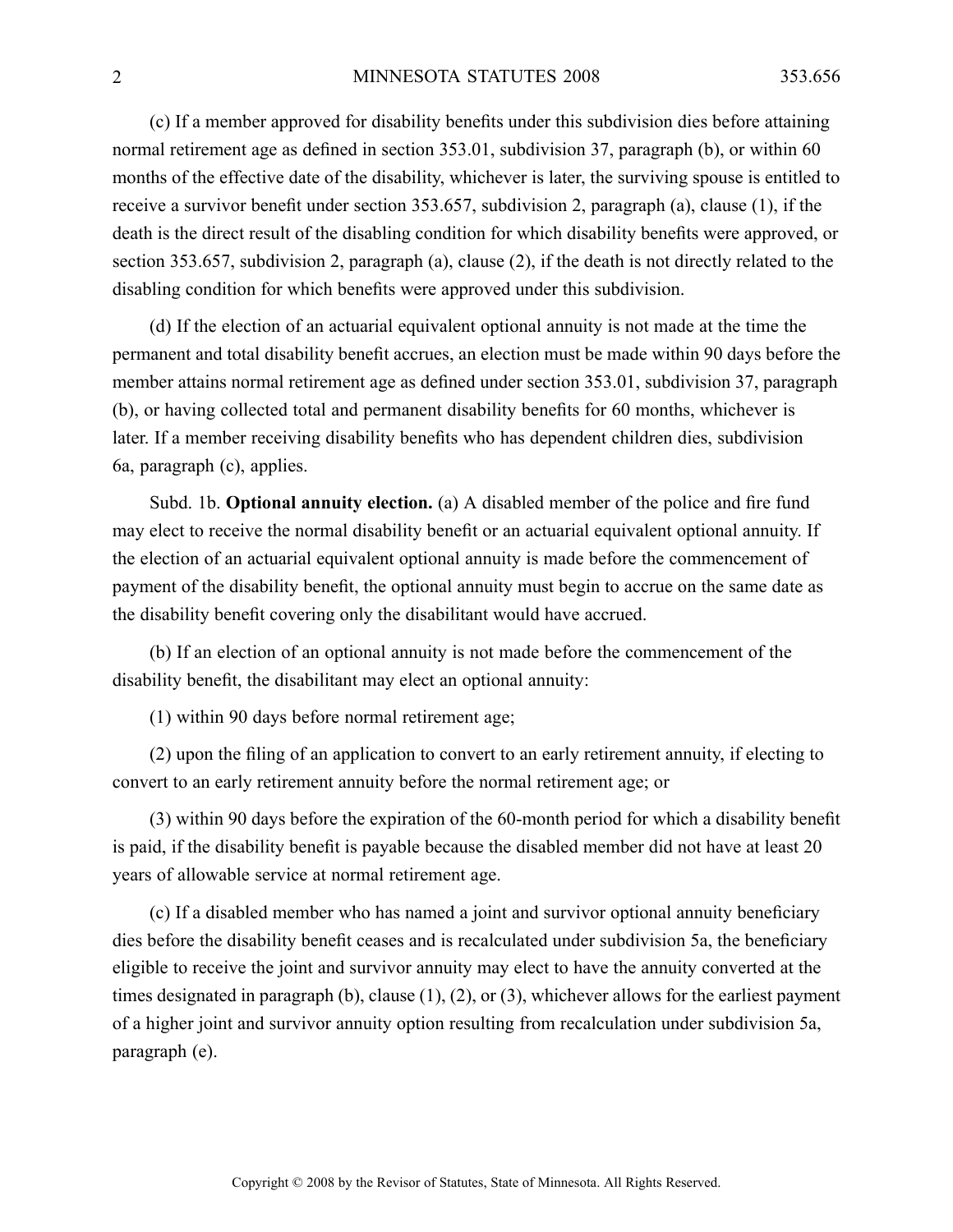(d) A disabled member may name <sup>a</sup> person other than the spouse as beneficiary of <sup>a</sup> joint and survivor annuity only if the spouse of the disabled member permanently waives surviving spouse coverage on the disability application form prescribed by the executive director.

(e) If the spouse of the member permanently waives survivor coverage, the dependent child or children, if any, continue to be eligible for dependent child benefits under section 353.657, subdivision 3, and the designated optional annuity beneficiary may draw the monthly benefit.

(f) Any optional annuity under this subdivision, plus dependent child benefits, if applicable, are subject to the maximum and minimum family benefit amounts specified in section 353.657, subdivision 3a.

Subd. 2. **Benefits paid under workers' compensation law.** (a) If <sup>a</sup> member, as described in subdivision 1, is injured under circumstances which entitle the member to receive benefits under the workers' compensation law, the member shall receive the same benefits as provided in subdivision 1, with disability benefits paid reimbursed and future benefits reduced by all periodic or lump-sum amounts, other than those amounts excluded under paragraph (b), paid to the member under the workers' compensation law, after deduction of amount of attorney fees, authorized under applicable workers' compensation laws, paid by <sup>a</sup> disabilitant if the total of the single life annuity actuarial equivalent disability benefit and the workers' compensation benefit exceeds: (1) the salary the disabled member received as of the date of the disability or (2) the salary currently payable for the same employment position or an employment position substantially similar to the one the person held as of the date of the disability, whichever is greater. The disability benefit must be reduced to that amount which, when added to the workers' compensation benefits, does not exceed the greater of the salaries described in clauses (1) and (2).

(b) Permanent partial disability payments provided for in section 176.101, subdivision 2a, and retraining payments provided for in section 176.102, subdivision 11, must not be offset from disability payments due under paragraph (a) if the amounts of the permanen<sup>t</sup> partial or retraining payments are reported to the executive director in <sup>a</sup> manner specified by the executive director.

Subd. 2a. **Reduction restored; overpayment.** Adisabled member who is eligible to receive <sup>a</sup> disability benefit under subdivision 2 as of June 30, 1987, and whose disability benefit amount had been reduced prior to July 1, 1987, as <sup>a</sup> result of the receipt of workers' compensation benefits, must have the disability benefit paymen<sup>t</sup> amount restored, as of July 1, 1987, calculated in accordance with subdivision 2. However, <sup>a</sup> disabled member is not entitled to receive retroactive repaymen<sup>t</sup> of any disability benefit amounts lost before July 1, 1987, as <sup>a</sup> result of the reduction required before that date because of the receipt of workers' compensation benefits.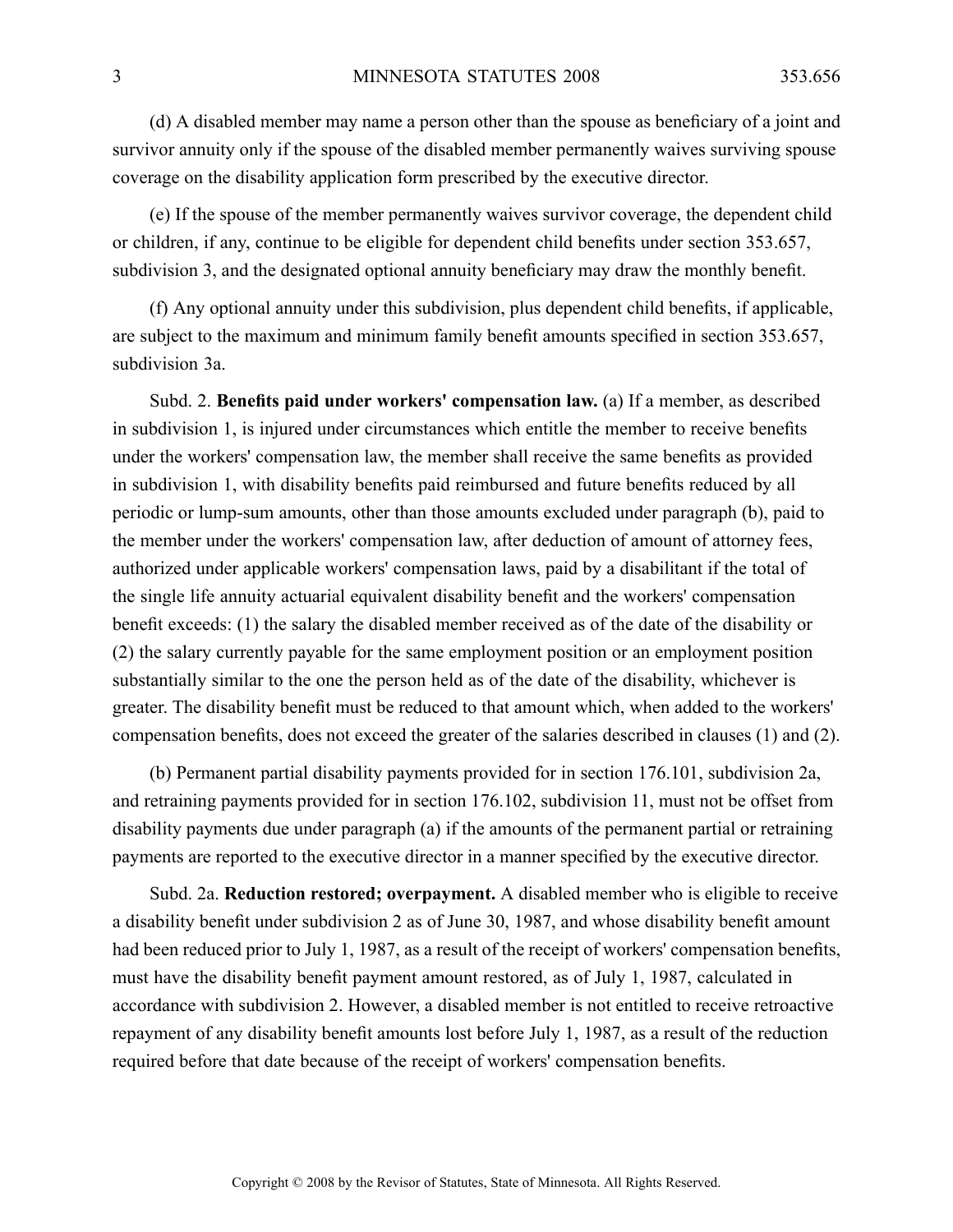Any disability benefit overpayments made before July 1, 1987, and occurring because of the failure to reduce the disability benefit paymen<sup>t</sup> to the extent required because of the receipt of workers' compensation benefits, may be collected by the association through the reduction of disability benefit or annuity paymen<sup>t</sup> made on or after July 1, 1987, until the overpaymen<sup>t</sup> is fully recovered.

Subd. 3. **Regular disability benefit.** (a) A member of the police and fire plan who qualifies for <sup>a</sup> regular disability benefit as defined in section 353.01, subdivision 46, is entitled to receive <sup>a</sup> disability benefit, after filing <sup>a</sup> valid application, in an amount equal to 45 percen<sup>t</sup> of the average salary as defined in section 353.01, subdivision 17a.

(b) To be eligible for <sup>a</sup> benefit under paragraph (a), the member must have at least one year of allowable service credit and have:

(1) not met the requirements for <sup>a</sup> retirement annuity under section 353.651, subdivision 1, or

(2) met the requirements under that subdivision, but does not have at least 15 years of allowable service credit.

(c) If paragraph (b), clause (2), applies, the disability benefit must be paid for <sup>a</sup> period of 60 months from the disability benefit accrual date and, at the end of that period, is subject to provisions of subdivision 5a.

(d) For <sup>a</sup> member who is employed as <sup>a</sup> full-time firefighter by the Department of Military Affairs of the state of Minnesota, allowable service as <sup>a</sup> full-time state Military Affairs Department firefighter credited by the Minnesota State Retirement System may be used in meeting the minimum allowable service requirement of this subdivision.

Subd. 3a. **Total and permanen<sup>t</sup> regular disability; computation of benefits.** (a) A member of the police and fire plan whose disabling condition is determined to be <sup>a</sup> regular disability under section 353.01, subdivision 46, that is also <sup>a</sup> permanen<sup>t</sup> and total disability as defined in section 353.01, subdivision 19, is entitled to receive, for life, <sup>a</sup> disability benefit in an amount equal to 45 percen<sup>t</sup> of the average salary as defined in section 353.01, subdivision 17a, plus an additional percen<sup>t</sup> specified in section 356.315, subdivision 6, of that average salary for each year of service in excess of 15 years.

(b) A disability benefit payable under paragraph (a) is subject to eligibility review under section 353.33, subdivision 6, but the review may be waived if the executive director receives <sup>a</sup> written statement from the association's medical advisor that no improvement can be expected in the member's disabling condition that was the basis for paymen<sup>t</sup> of the benefit under paragraph (a). Amember receiving <sup>a</sup> disability benefit under this subdivision who is found to no longer be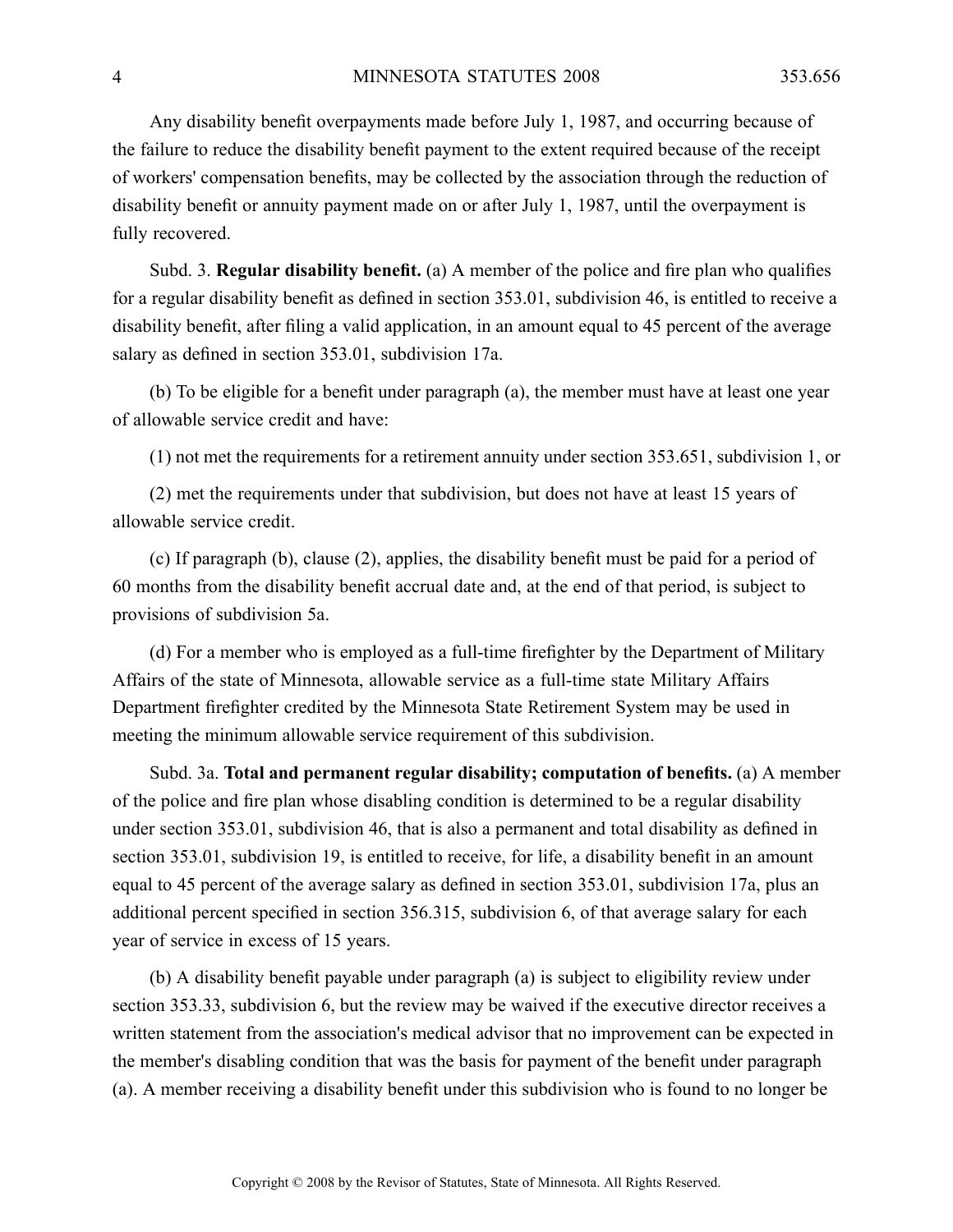permanently and totally disabled as defined under section 353.01, subdivision 19, but continues to meet the definition for receipt of <sup>a</sup> regular disability under section 353.01, subdivision 46, is subject to subdivision 3 upon written notice from the association's medical advisor that the person is no longer considered permanently and totally disabled.

(c) A member approved for disability benefits under this subdivision may elect to receive <sup>a</sup> normal disability benefit or an actuarial equivalent optional annuity. If the election of an actuarial equivalent optional annuity is not made at the time the total and permanen<sup>t</sup> disability benefit accrues, an election must be made within 90 days before the member attains normal retirement age as defined in section 353.01, subdivision 37, paragraph (b), or having collected disability benefits for 60 months, whichever is later. No surviving spouse benefits are payable if the member dies during the period in which <sup>a</sup> normal total and permanen<sup>t</sup> disability benefit is being paid. If <sup>a</sup> member receiving disability benefits who has dependent children dies, subdivision 6a, paragraph (c), applies.

Subd. 4. **Limitation on disability benefit payments.** (a) No member is entitled to receive <sup>a</sup> disability benefit paymen<sup>t</sup> when there remains to the member's credit unused annual leave, sick leave, or any other employer-provided salary continuation plan, or under any other circumstances when, during the period of disability, there has been no impairment of the person's salary as <sup>a</sup> police officer, <sup>a</sup> firefighter, or <sup>a</sup> paramedic as defined in section 353.64, subdivision 10, whichever applies.

(b) If <sup>a</sup> disabled member resumes <sup>a</sup> gainful occupation with earnings that, when added to the normal disability benefit, and workers' compensation benefit if applicable, exceed the disabilitant reemployment earnings limit, the amount of the disability benefit must be reduced as provided in this paragraph. The disabilitant reemployment earnings limit is the greater of:

(1) the salary earned at the date of disability; or

(2) 125 percen<sup>t</sup> of the base salary currently paid by the employing governmental subdivision for similar positions.

(c) The disability benefit must be reduced by one dollar for each three dollars by which the total amount of the current disability benefit, any workers' compensation benefits if applicable, and actual earnings exceed the greater disabilitant reemployment earnings limit. In no event may the disability benefit as adjusted under this subdivision exceed the disability benefit originally allowed.

Subd. 5. [Repealed, 2007 <sup>c</sup> 134 art 4 <sup>s</sup> 36]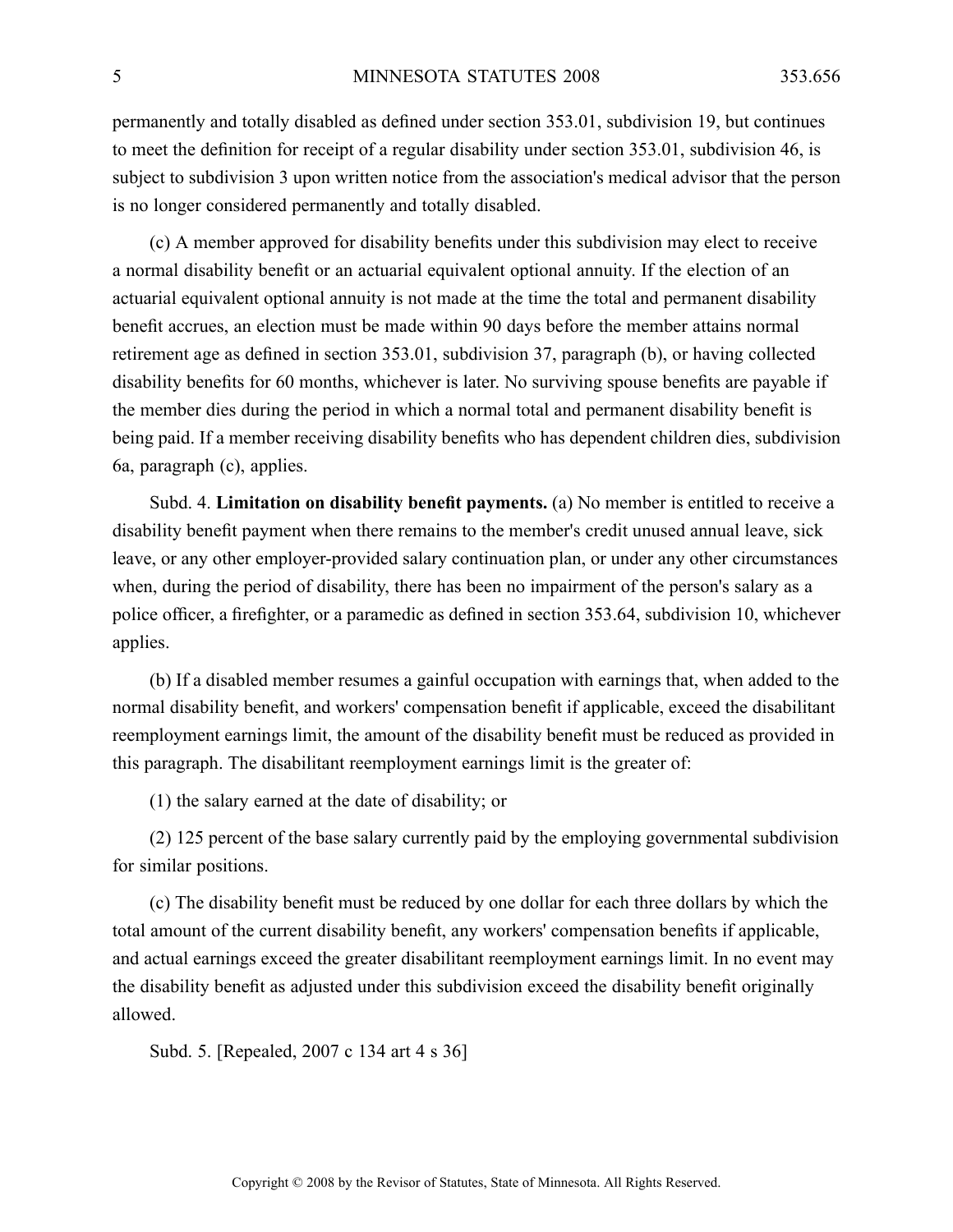Subd. 5a. **Cessation of disability benefit.** (a) The association shall cease the paymen<sup>t</sup> of any disability benefit the first of the month following the reinstatement of <sup>a</sup> member to full time or less than full-time service in <sup>a</sup> position covered by the police and fire fund.

(b) A disability benefit paid to <sup>a</sup> disabled member of the police and fire plan, that was granted under laws in effect after June 30, 2007, terminates at the end of the month in which the member:

(1) reaches normal retirement age;

(2) if the disability benefit is payable for <sup>a</sup> 60-month period as determined under subdivisions 1 and 3, as applicable, the first of the month following the expiration of the 60-month period; or

(3) if the disabled member so chooses, the end of the month in which the member has elected to convert to an early retirement annuity under section 353.651, subdivision 4.

(c) If the police and fire plan member continues to be disabled when the disability benefit terminates under this subdivision, the member is deemed to be retired. The individual is entitled to receive <sup>a</sup> normal retirement annuity or an early retirement annuity under section 353.651, whichever is applicable, as further specified in paragraph (d) or (e). If the individual did not previously elect an optional annuity under subdivision 1a, paragraph (a), the individual may elect an optional annuity under subdivision 1a, paragraph (b).

(d) A member of the police and fire plan who is receiving <sup>a</sup> disability benefit under this section may, upon application, elect to receive an early retirement annuity under section 353.651, subdivision 4, at any time after attaining age 50, but must convert to <sup>a</sup> retirement annuity no later than the end of the month in which the disabled member attains normal retirement age. An early retirement annuity elected under this subdivision must be calculated on the disabled member's accrued years of service and average salary as defined in section 353.01, subdivision 17a, and when elected, the member is deemed to be retired.

(e) When an individual's benefit is recalculated as <sup>a</sup> retirement annuity under this section, the annuity must be based on clause (1) or clause (2), whichever provides the greater amount:

(1) the benefit amount at the time of reclassification, including all prior adjustments provided under section 11A.18; or

(2) <sup>a</sup> benefit amount computed on the member's actual years of accrued allowable service credit and the law in effect at the time the disability benefit first accrued, plus any increases that would have applied since that date under section 11A.18.

Subd. 6. [Repealed, 1993 <sup>c</sup> 307 art 4 <sup>s</sup> 54]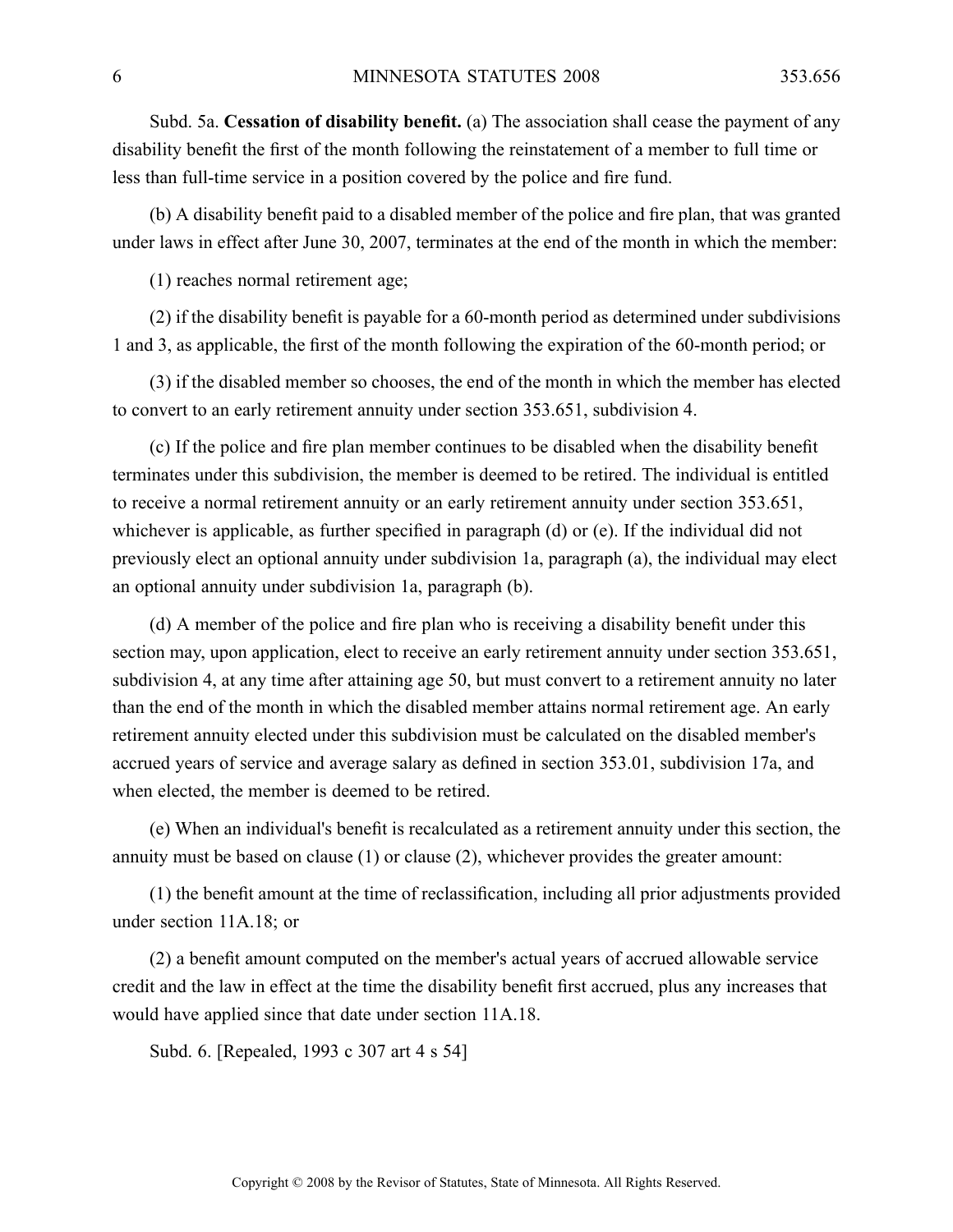Subd. 6a. **Disability survivor benefits for pre-July 1, 2007, disabilitants.** (a) If <sup>a</sup> member who is receiving <sup>a</sup> disability benefit that was granted under the laws in effect before July 1, 2007, dies before attaining normal retirement age as defined under section 353.01, subdivision 37, paragraph (b), or within five years of the effective date of the disability, whichever is later, the surviving spouse shall receive <sup>a</sup> survivor benefit under section 353.657, subdivision 2, paragraph (a), clause (2); or 2a, unless the surviving spouse elected to receive <sup>a</sup> refund under section 353.32, subdivision 1. The joint and survivor optional annuity under subdivision 2a is based on the minimum disability benefit under subdivision 1 or 3, or the deceased member's allowable service, whichever is greater.

(b) If the disability benefit was granted under the laws in effect before July 1, 2007, and the disabilitant is living at the age required for receipt of <sup>a</sup> retirement annuity under section 353.651, subdivision 1, or five years after the effective date of the disability, whichever is later, the disabled member may continue to receive <sup>a</sup> normal disability benefit, or the member may elect <sup>a</sup> joint and survivor optional annuity under section 353.30. The optional annuity is based on the minimum disability benefit under subdivision 1 or 3, or the member's allowable service, whichever is greater. The election of this joint and survivor annuity must occur within 90 days before attaining normal retirement age as defined under section 353.01, subdivision 37, paragraph (b), or within 90 days before the five-year anniversary of the effective date of the disability benefit, whichever is later. The optional annuity takes effect the first of the month following the month in which the person attains the age required for receipt of <sup>a</sup> retirement annuity under section 353.651, subdivision 1, or reaches the five-year anniversary of the effective date of the disability benefit, whichever is later.

(c) If any disabled member dies while receiving <sup>a</sup> benefit and has <sup>a</sup> dependent child or children, the association shall gran<sup>t</sup> <sup>a</sup> dependent child benefit under section 353.657, subdivision 3.

Subd. 7. [Repealed, 1992 <sup>c</sup> 432 art 2 <sup>s</sup> 51]

Subd. 8. **Application procedure to determine eligibility for police and fire plan disability benefits.** The application procedures to determine eligibility for police and fire plan disability benefits are defined under section 353.031.

Subd. 9. [Repealed, 2007 <sup>c</sup> 134 art 4 <sup>s</sup> 36]

Subd. 10. **Accrual of benefits.** (a) Except for <sup>a</sup> total and permanen<sup>t</sup> disability under subdivision 1a, <sup>a</sup> disability benefit begins to accrue when the applicant is no longer receiving any form of compensation, whether salary or paid leave 90 days preceding the filing of an application; or, if annual or sick leave, or any other employer-paid salary continuation plan is paid for more than the 90-day period, from the date on which the paymen<sup>t</sup> of salary ceased, whichever is later. Except for <sup>a</sup> total and permanen<sup>t</sup> disability under subdivision 1a, no member is entitled